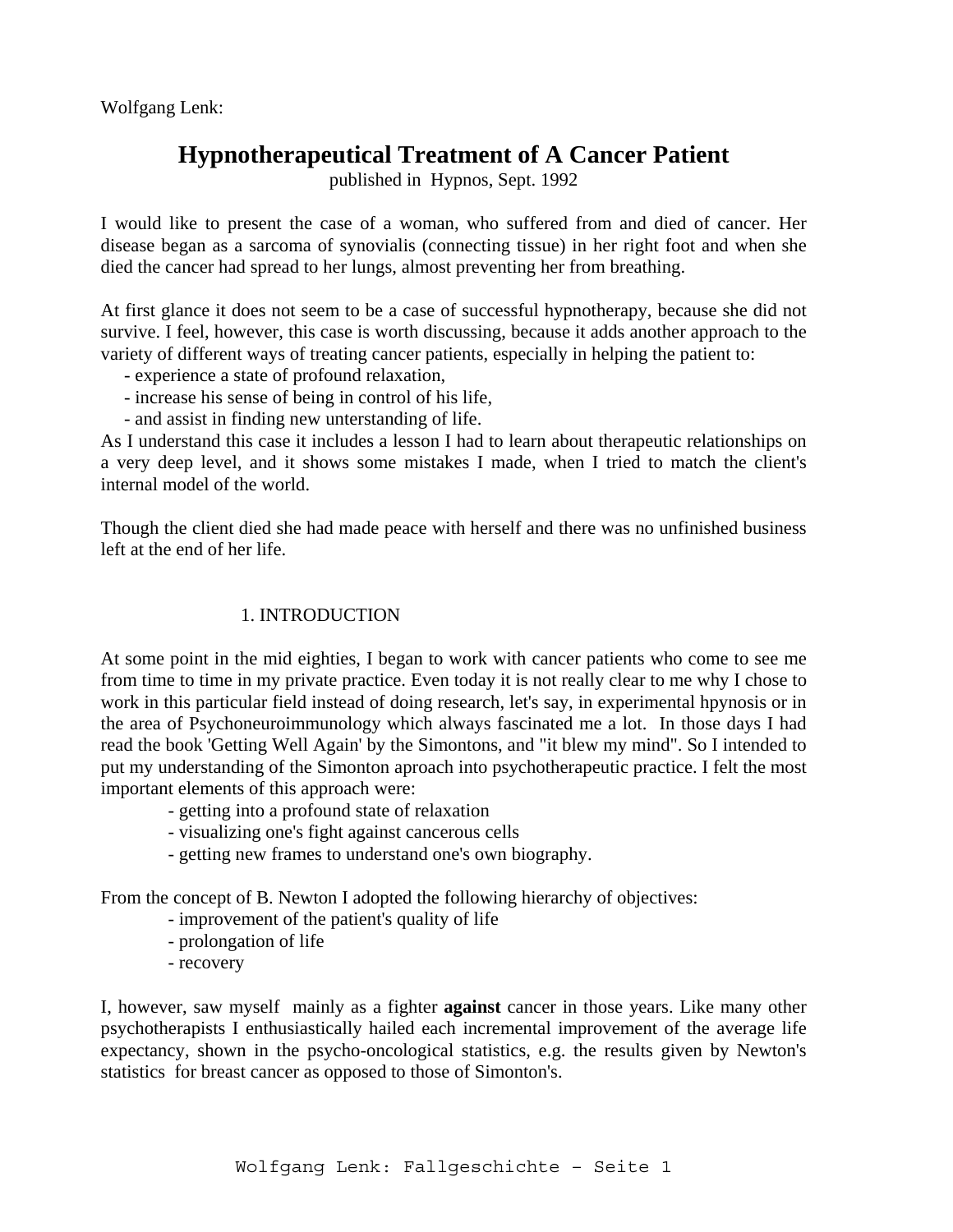I've somewhat dissociated myself from this approach since then. I owe a great deal to the Simonton and Newton concept of that time. Books authored by LeShan or B. Siegel have influenced me too.

During the second half of the eighties I tried to develop my own approach to deal with cancer patients, based on the therapeutic concepts, devices and tools which were avalaible to me at that time, including Ericksonían hypnotherapy and Neuro Lingustic Programming (NLP).

## 2 - THE MODEL

The basic ideas of the model I came up with are very simple:

- (1) Whenever a client complains about symptoms for instance of cancer which are beyond his conscious control, an unconscious part in his inner self "must exists" which has good reason to cause these symptoms. That is the first presupposition of the model. This idea can be traced back to some of Erickson's cases; it can be found in David Cheek's hypnotherapeutic concept, and it is the basic assumption of the classical six-step reframing model of Neuro Lingustic Programming.
- (2) Supposing this holds true, this unconscious part should not be fought against. On the contrary, the client should get help which enables him to communicate with this part of his inner self in order to get to know and step by step understand the good reasons it has. The succesful negotation between both of them creates new "psychosomatic" solutions (in the original sense of the word 'psychosomatic'). That is the second presupposition of the model.

If I decide to use this model as a guideline for doing psychotherpy I induce my clients into a trance and get in touch with their unconscious part responsible for the symptoms. During the following sessions, the therapy aims at the lient's reconciliation with this part. When he has done so, the patient will hear and learn from this part what he should change in his life so that some day the symptoms are not longer nessecary day (if at all possible). This includes that the unconscious part must be involved in the clients orientation towards the future and that a visualization of the client's physical recovery and healing must be developed under its guidance (again: if at all possible).

In my point of view, this model is just another example of Erickson's statement "Trust the Unconscious" or Roger's statement "Trust the wisdom of the organism".

# 3 - BEGINNING OF THERAPY

As requested by her physician, a very succesful attractive business woman in her mid-forties came to see me for psychotherapy. She had been suffering from cancer, from a sarcoma of synovialis in her right foot. After an operation the foot did not heal well and she had been suffering from severe pain for a long time and walked with a limp.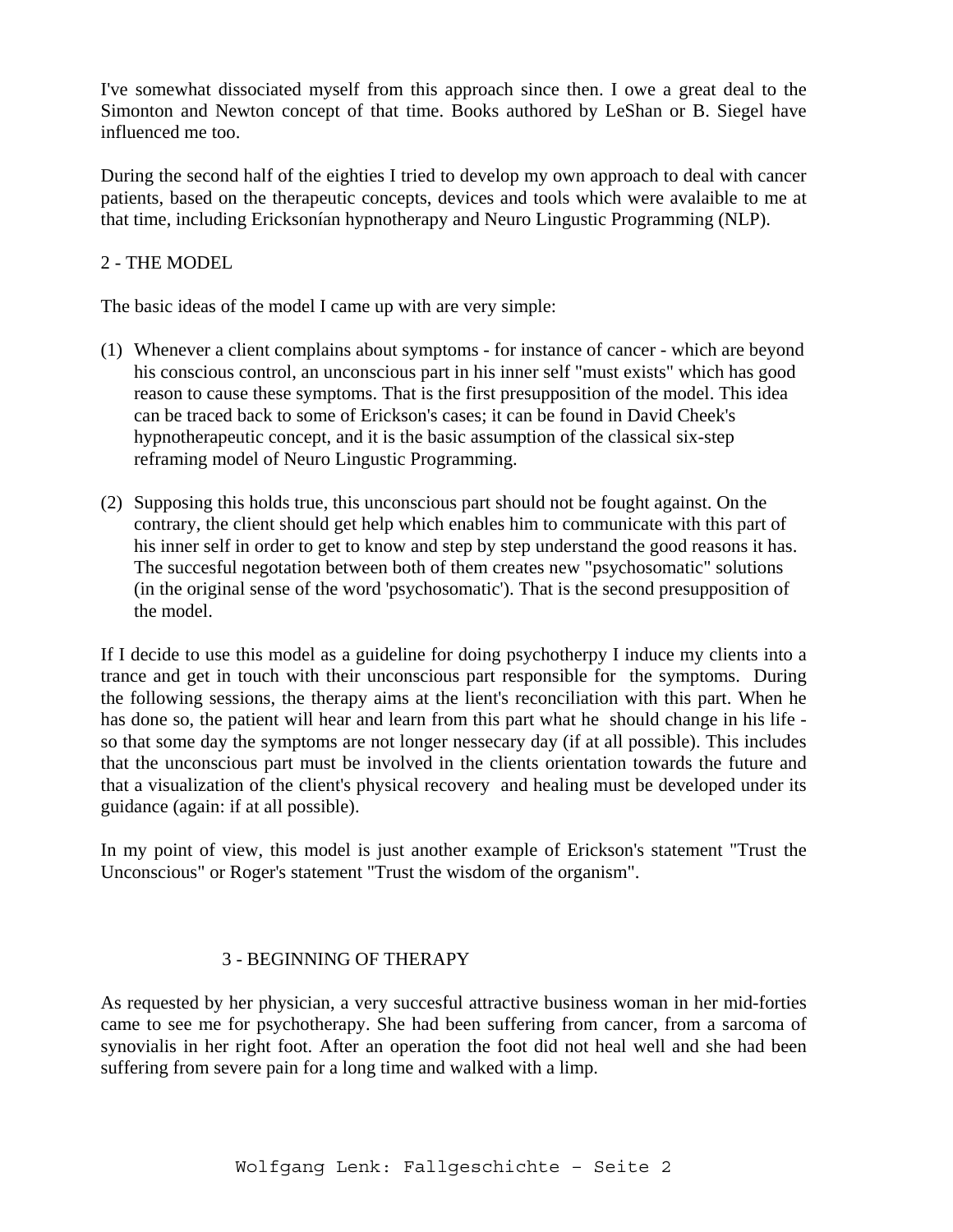Having gone trough Roger'ian therapy because of marriage problems a couple of years before she already knew the jargon when she came to my office. So, I quickly got some facts about her childhood:

She grew up in a small town, her parents had always been extremely busy with their work, and, on top of that, they had been alcoholics. She did not get along with her two elder brothers. Being only a girl her parents had refused to alow her to finish high school. Her working life began behind a counter in a post-office. Later, wanting more out oflife and in order to prove her capabilities, she opened several boutiques which belong to her today. She had been married, for fifteen years, but she and her husband, an artist, were separated. She also complained about sexual problems. Having read a couple of books about cancer and how to get well again she wanted to know if there could be an unconscoius wish to die which she would not be able to control; and also: what the deeper meaning of suffering from a sarcoma in the foot could be as opposed to suffering from cancer in a different part of the body. She talked a lot, but never complained about the severe pain in her foot, rather she treated it as a big joke.

We agreed to work together and to look at her life in order to find out about the psychological reasons which could somehow block the functioning of her immune system. I mentioned that there would be some interruptions, because I had to go from Berlin to West Germany to teach training seminars there on a regular basis.

The next step of the psychotherapy was to convince her that my belief system holds true, that there must be an unconscious part of her which is responsible for the ongoing disease in her body. Then I asked her "If you were able to see this part, what would it look like?". She developed a light trance in order to visualize this part and saw a light feminine figure, standing next to her apparently waiting for a dialog. She knew immidiately that his part represented what she called "her better self". I supported both of them carefully in beginning an honest relationship, in working out the hostility and desperation, and step by step in starting the long overdue conversation about the positive intention behind the disease.

To summarise the long, very emotional dialog: she received basically two messages from her internal figure:

- (1) The way she lived was not satisfying and not in accordance with her own values, but, until now, she did not want to know about it. Being in her mid-forties she still hoped for better times, but didn't know how to create them by herself;
- (2) If she would begin to change her lifestyle, the part would assist her. So for the moment the general direction for change was for her to pay attention to her body and her feelings.

She gradually understood what she was told. Then she talked about an uncertain feeling of not being herself, of living her life according to the expectations of others or of trying to live like models in TV-shows. I learned that she was an alcoholic, adicted to champagne; and she talked about her fear of dying that would suddenly seize her and against which she could not defend herself. It seemed to be more than just the fear of dying from her disease.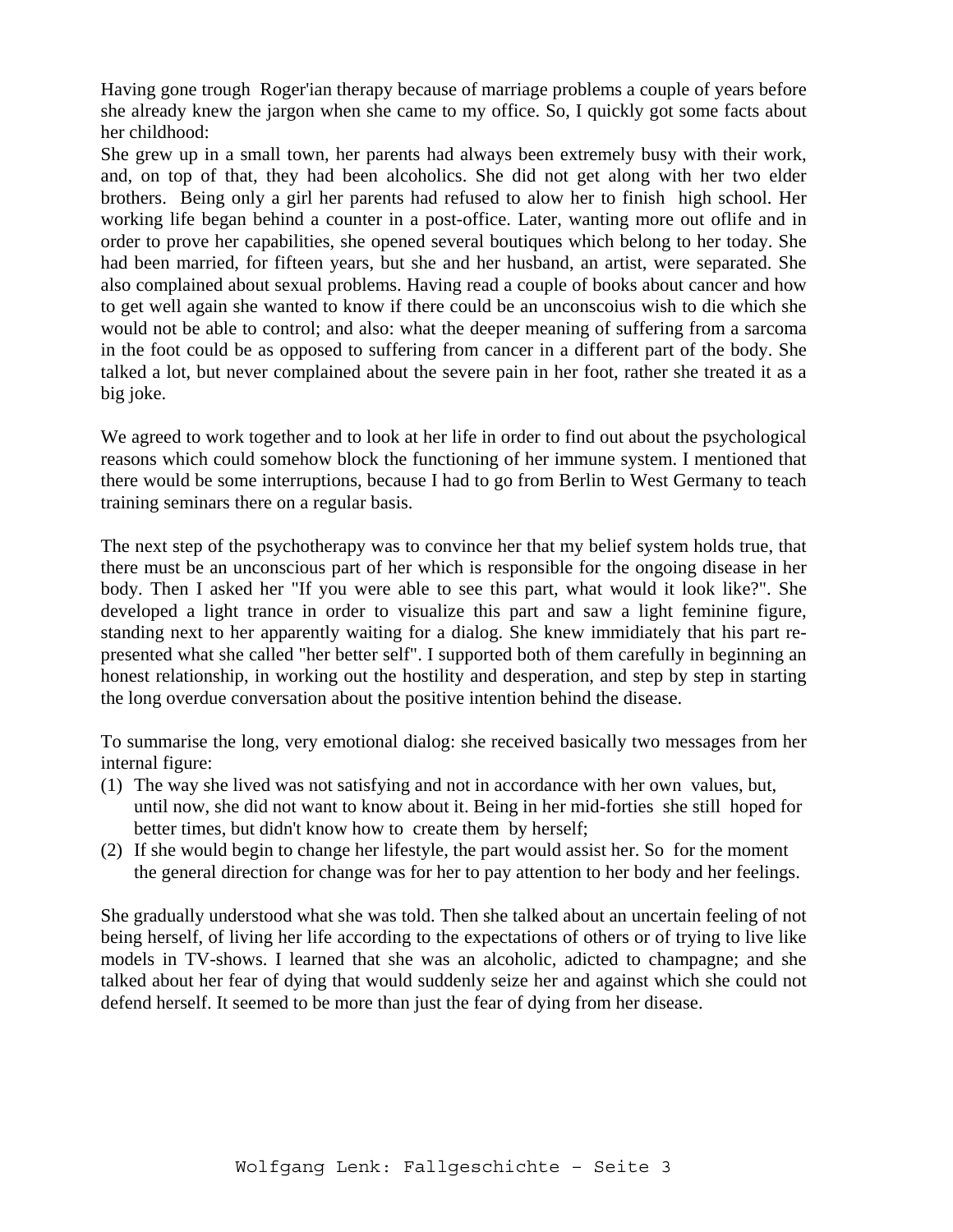Looking back I think, I did not completely understand then what she was trying to communicate. I took it as a kind of behaviorial difficulty or problem of cognition and internal strategies. My intervention did not address what I call now the level of identity.

We both focused our psychotherapeutic cooperation (actually we were now three parties in a therapeutic triangle) on issues like:

- how to get into a profound state of relaxation
- how to find out about her own wishes
- how to pay attention to her body (especially the pain in her foot) and her feelings.

In order to accomplish these goals I trained her to do self-hypnosis, we did some regression work about situations of abuse in her early childhood, which we found out about under the guidance of the internal figure. The part was also very helpful in identifying and refining future goals, so it was easy to do some progression into difficult situations of her personal and professional life,in order to make her feel safe instead of putting up walls outside and within against feelings of anxiety.

I, of course, attached great importance to recording a relaxation tape for her with her personal place of rest (I adopted this idea from the Simontons) but using the linguistic patterns of hypnotherapy. One part of this trance cassette provided the possibility of meeting her internal figure in order to get help for handling daily problems, another one experiencing a possible future when her body was healed.

After a while she had learned to allow herself to be more herself in her professional life and she was able to experience states of deep relaxation under the guidance of her part.

## 4 - THE FIRST RELAPSE

It seemed, that she was making progress, but a routine check up in autumn showed dissemination of cancer cells in the lungs, which had grown rapidly in the last 2 months - like an explosion. The statistical life expectancy was very low now; according to the diagnosis of her physician in Berlin , she would barely live to see Christmas. She had a kind of truth telling session with him; he told her, that from his point of view chemotherapy and radiation probably could give her a respite, but would not heal her in the long run (2). So if she decided to undergo medical treatment, she would probably gain time "to put her psychological problems in order" and that may provide a basis for healing. She talked a lot with medical doctors as well as with her internal figure before she decided to undergo chemotherapy.

I was shocked, since I had not expected such a bad result. I asked myself what I had overlooked in her therapy, and what I could possibly have done more effectively, but I could not find an answer. Her part answered the question and said, even though she really did make a lot of progress in terms of quality of life, she sometimes just doesn't believe, that on a deep level a change in her life is truly possible, she doesn't believe that she will be able to live a meaningful life.

We focussed our therapeutic cooperation even more intensively on her future and the longterm goals for the rest of her life.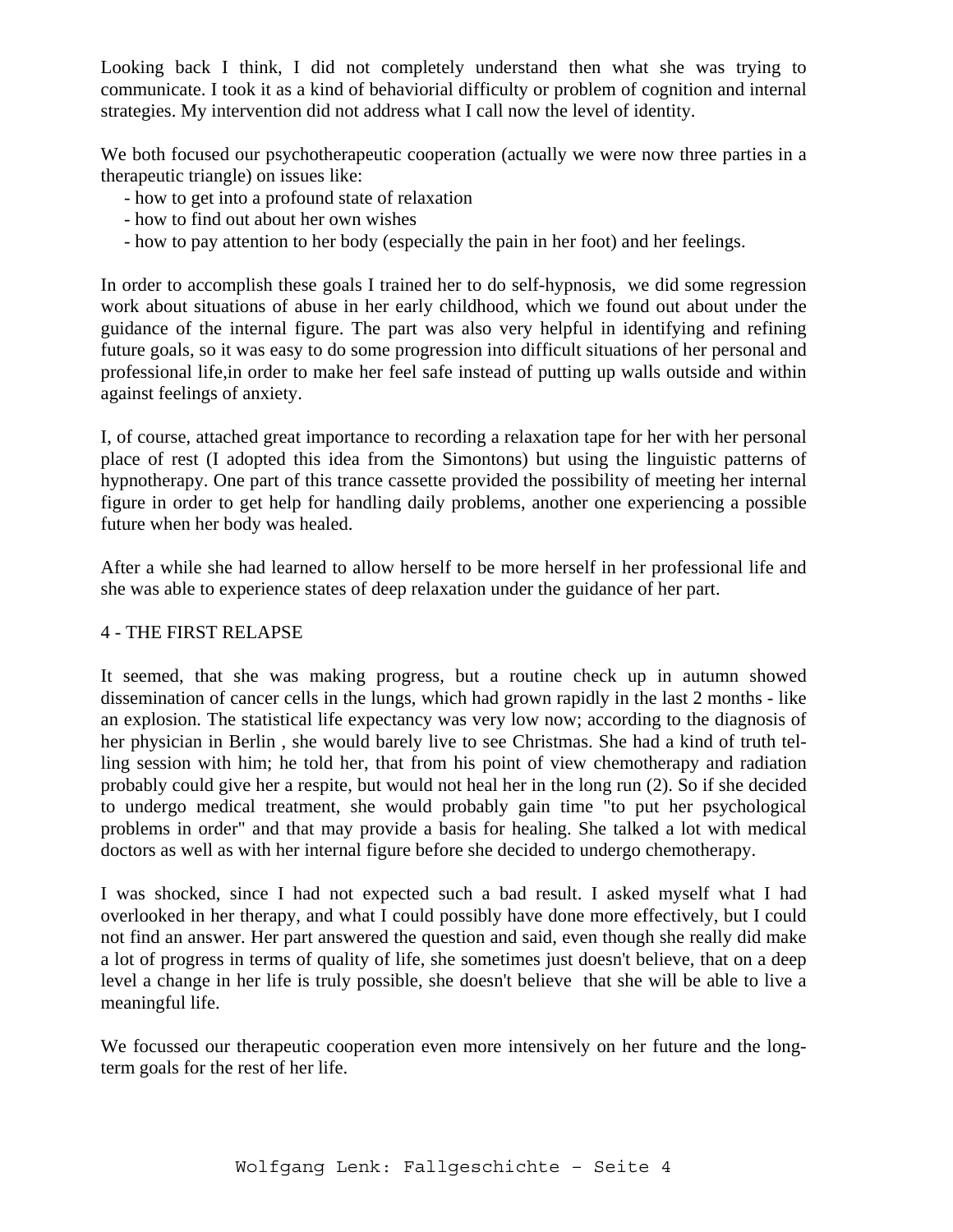Using the metaphor of a movie theater as a framework, she asked her part to show her scenes of a potential future in order to find out whether she would really like those possibilities. One of those pictures was as follows: She saw herself talking to a group of people and it seemed she was telling them something of importance. The place had a very affectionate and relaxed atmosphere. A meaningful day had ended. After the group had gone, she saw herself staying behind, alone, crying. As she observed the scene she was disappointed at first and thought "same old story again". After being requested, however, to 'take a closer look', she discovered that her tears had been tears of joy, namely the joy of having had such a beautiful and moving experience with other human beings, of having been at a place that corresponded to her values. She was happy with this outlook as well with the other scenes, created by her part.

She asked her part what else is preventing her from getting better. The answer:

- (1) Sometimes she is just doing, what other people are doing, because she does not know, what is really important to her (in the rest of her life). She labeled this kind of experience the "television life". Here again I think I missed the whole meaning of what she tried to communicate.
- (2) She should find about what time and life means to her.

I produced another tape focussing on the subject of life as a flow of many experiences while time elapses - and of life as a sequence of many answers that we are given without having consciously asked questions - one topic following another, perhaps like a piece of music with several recurring themes and melodies - so as time passes by it is often impossible to say what actually had been caused by what - so the question about the "why" can become superfluous in the end. The client listened to this cassette until she died because she kept discovering so many "shades" about the meaning of life in it.

In this period of time she sometimes she experienced the very strong chemotherapy "as a rape" and she had recurring doubts whether to continue with her therapeutic endeavors or whether she should just put an end to her life. In those situations she refused getting support by her part. At other times, going into trance and experiencing the supporting relationship with this internal figure helped her to deal with the side effects of the chemotherapy. Before she got the infusions, she visualized it standing at her sides, holding her and talking to her like a mother and most of the times she felt safe and relaxed. The same way she dealt with the intensive radiation treatment. Then her internal figure helped her to visualize her potential future and add more and more details to it!

This combined treatment had a suprisingly good outcome: Two weeks before christmas the medical diagnosis stated: the cancer was partly in remission, partly in stagnation.

### 5 - CRITERIA FOR "TRUE LIFE"

She felt good; not only about the diagnosis but also about the changes taking place in her personal life. So she decided to spend Christmas together with friends at the french coast. When she came back, she told me that she had experienced something like unconditional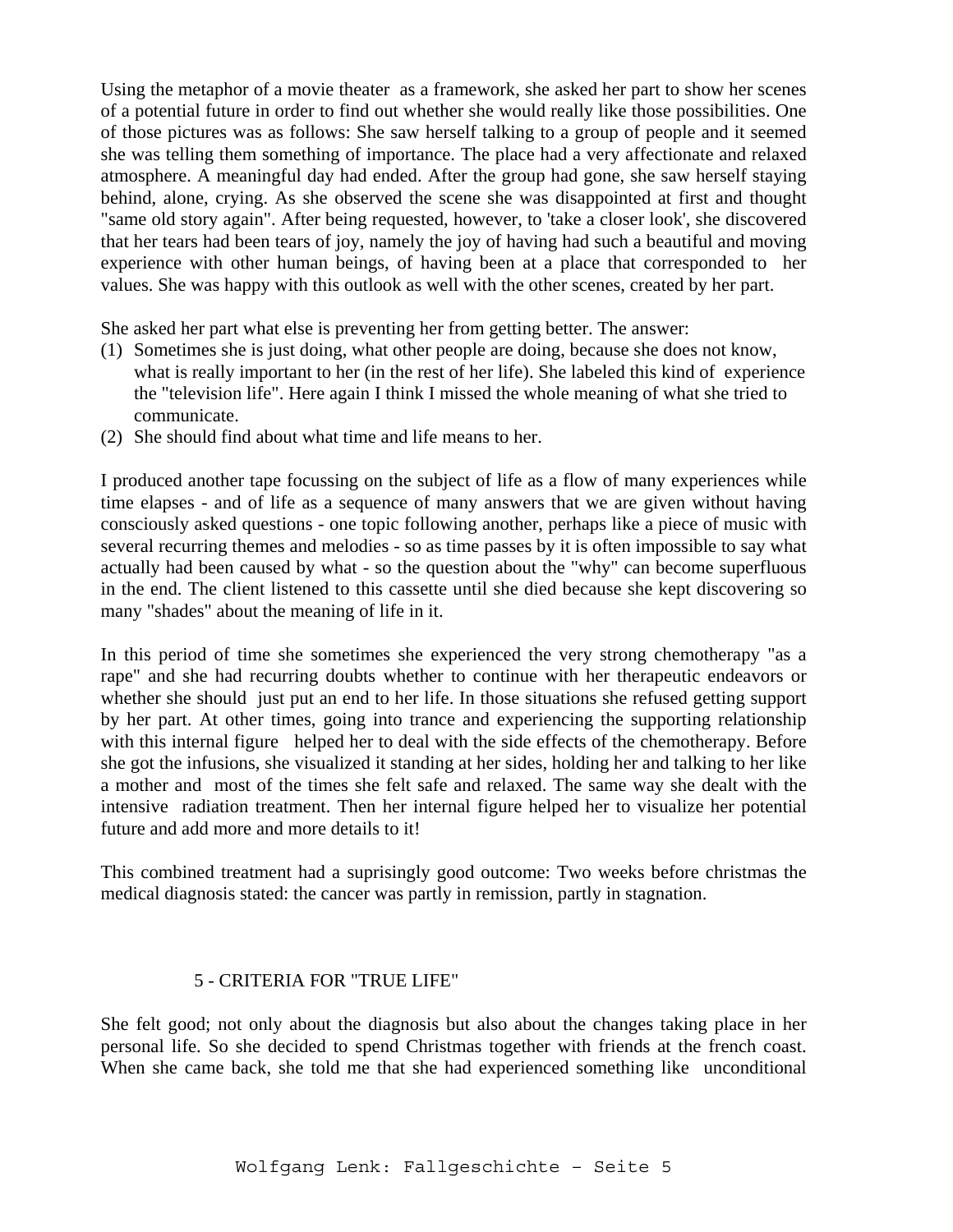love of her internal figures. She said "Feeling this love it was so easy to relate completely peacefully to the people there".

Another experience that she called 'intensive, affectionate human contact' was overwhelming for her. She had met a ten-year old boy with whom she had had the impression that she could meet him without pretence, without prejudice but with a "warm and relaxed stomach and with an open heart". She felt deeply connected with him. She said: 'To just call it talking to him, would miss the point completely.'

I asked her to find a label for this kind of experience, and she called it "true life", meaning the kind of life she really considered to be worth living. She felt that she was longing all her life for the ability to relate in a peace- and mindful way to other humans as well as to herself! Assisted by her parts, she identified and developed her criteria for true life. The parts provided the corresponding images, e.g.

- to be openhearted and respectful  $=$  sunflowers
- $-$  to feel connected to nature  $=$  a sunset
- to be able to follow the inner voice  $=$  a golden luminous path

Once the criteria were conscious she started to reconsider her relationships with many people by checking whether or not her conceptions of the relationship match the symbols. After reevaluation she changed a lot in her personal as well as in her professional life. Personal relationsships became more meaningful in terms of love and the professional relationships were easier to handle.

In a similar way we continued to create a possible future; her internal figure drafted a mental picture about on how she felt a true life partnership should be.

I realized that her point of view of looking at her whole life had changed. She was now able to see that it was a life full of experience, full of learning about issues which were very important to her.

### 6 - THE SECOND RELAPSE

Since she wanted to try everything to make herself healthy again, she decided to go to a hospital that, in addition to usual medical treatment also specialized in holistic treatment. Her part agreed but gave her the message: the most important issue she has to deal with is to learn to love herself. In early summer she returned from the hospital with the results that the disease had receded a little bit more. She told me that in the hospital she had initiated a group for the cancer patients and had talked to many of them about the concept of true life. She had been able to help some of them, but she herself had missed psychotherapeutic support there. She added, however, that never before in her life had she felt so much awareness.

A couple of weeks later, however, she had difficulties in her breathing again and the x-ray showed, that the cancer in her lungs had grwon rapidly. Talking with her part about the reason for this relapse, she was reminded of a severe problem she hadn't talked to anybody about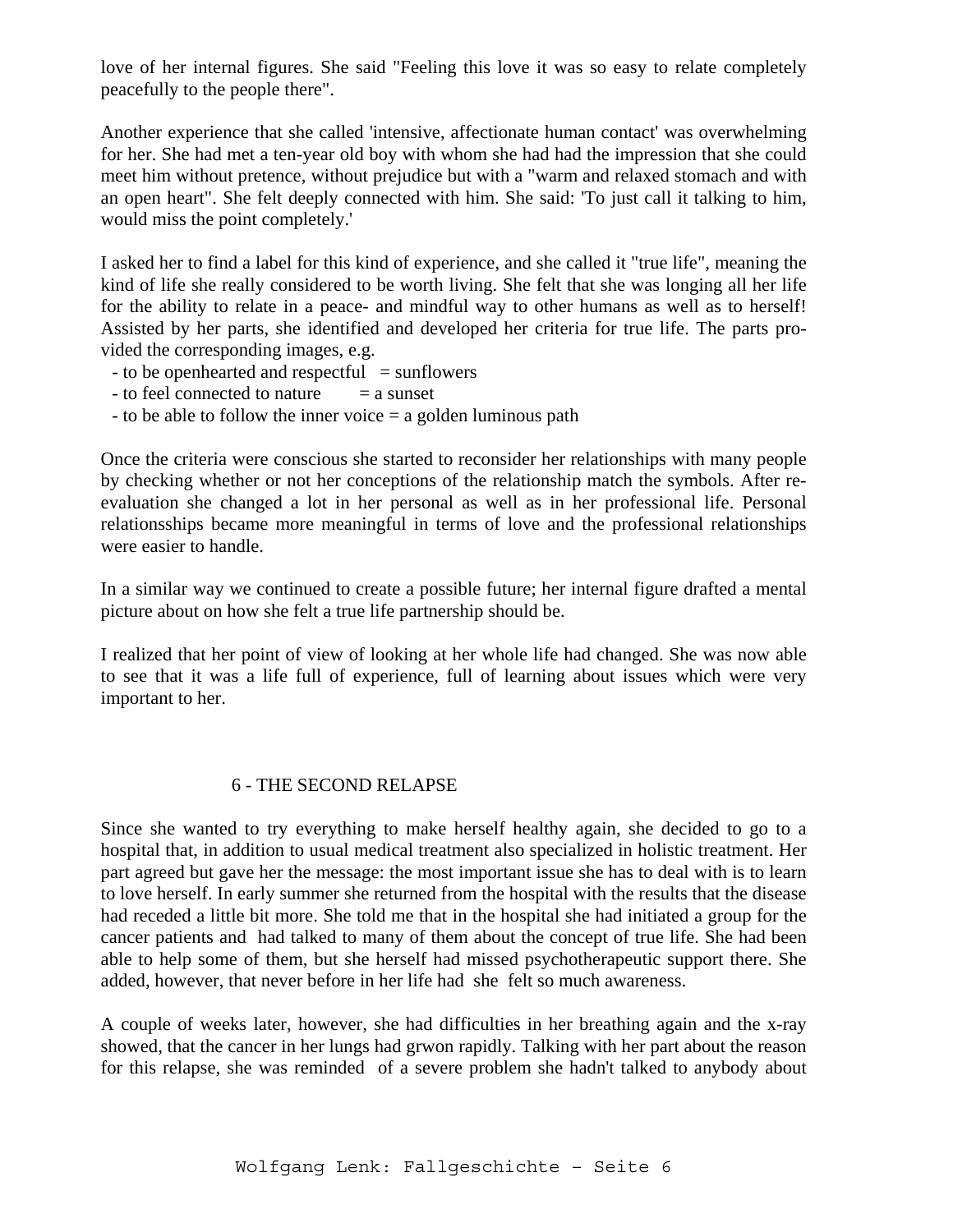including the part. Her best friend who, too, had suffered from cancer some time in the past and had fought against it, convinced of winning the battle, had died during the client's stay in hospital. To make matters worse, her husband had told her about this after her friend had died, so she was not able to say good bye to her. At the same time, she had learned from her husband that he had found a new partner. The part explained that since then she had partly given up believing in her future and so the cancer grew again. It had a second message for her: she should not panic. Instead of thinking about tomorrow she should try to totally and intensively live every moment of today, just to be in the here and now. Then the question of recuperation would not be that important any more.

She said she was sure that she would understand it somehow, because 'since the beginning of psychotherapy I've learned more than in the forty years before'. And for the first time in her life she had experienced unconditional love not only from her internal figure but also from some other people. Moreover, it had been the first time that she was able to perceive, without questioning, that she was loved by some people. But, she said, she still had sometimes this feeling of not being her actual self.

Assisted by her part we did some regression work, which led us to her fetal state: back to the fourth month of pregnancy, when her mother had tried a couple of time to abort her! Her father hadn't wanted the baby at all. At the end of this difficult intervention she made peace with her parents, and felt much more herself. The way she now looked upon her whole life became a sort of a paradox:

- on the one hand, it has been a life full of severe problems resulting in the terminal desease;
- on the other hand: it has been a life to learn about the deeper meaning of love!

### 7 - THE END

She went back into the clinic to coninue with another varation of her chemotherapeutic treatment. But this time it was more the wish of one of her doctors rather than hers. I had been teaching workshops for 3 weeks in West Germany when she called me. Because the cancer had grown very rapidly, severely interferring with her breathing and because of her personal outlook regarding her life, she had decided to end her life, assisted by her internal figure and the ongoing communication with it.

Once she made that decision, her physician in Berlin provided oxygene to assist her in order that she could abtain closure with the people present in her life. I arrived the day before she died, after she had completed this work. A few close friends were with her. The atmosphere was peaceful, there was an absence of anxiety and stress. Although handicapped by her breathing she was more mind-ful, relaxed and clear eyed than I had ever seen her before. She told me, how she enjoyed the dawn and every moment of the sunset in her little garden that last morning; we talked about what living and dying meant to us; what we had learned together since we first met. We even joked about who would come to whom in the next lifetime t ge help - and what psychotherapy might be like in the next century.

I would like to summarize some of her thoughts about the psychotherapy: